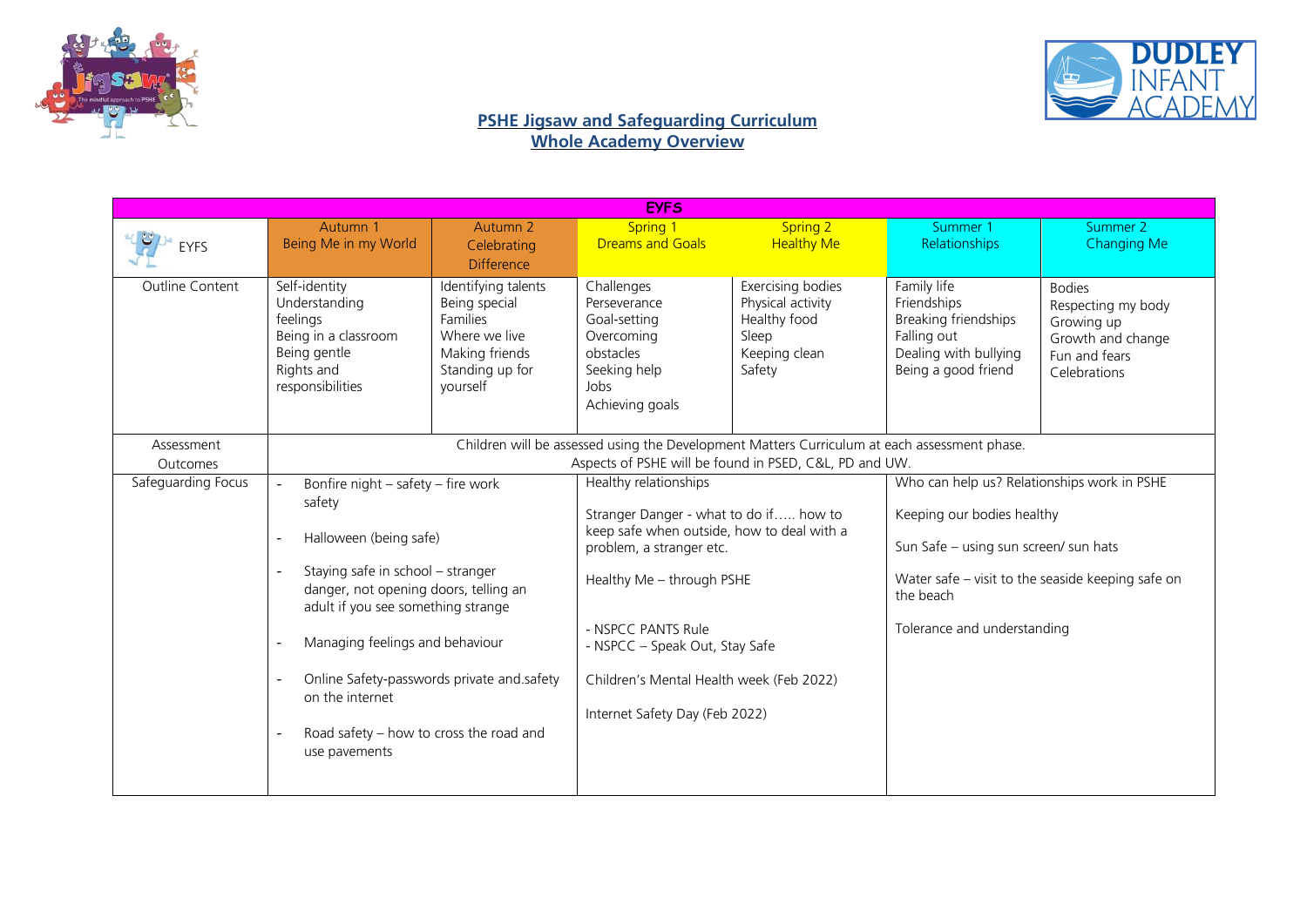



| Anti-bullying week - bullying focus      |  |
|------------------------------------------|--|
| Mental health awareness (assembly focus) |  |

| Year <sub>1</sub>             |                                                                                                                                                                                |                                                                                                                                                                            |                                                                                                                                                                                                                                                               |                                                                                                                                                                                                   |                                                                                                                                                                                                                                                                           |                                                                                                                                                                                                                                         |
|-------------------------------|--------------------------------------------------------------------------------------------------------------------------------------------------------------------------------|----------------------------------------------------------------------------------------------------------------------------------------------------------------------------|---------------------------------------------------------------------------------------------------------------------------------------------------------------------------------------------------------------------------------------------------------------|---------------------------------------------------------------------------------------------------------------------------------------------------------------------------------------------------|---------------------------------------------------------------------------------------------------------------------------------------------------------------------------------------------------------------------------------------------------------------------------|-----------------------------------------------------------------------------------------------------------------------------------------------------------------------------------------------------------------------------------------|
| $\blacktriangleright$ Year 1  | Autumn 1<br>Being Me in my<br>World                                                                                                                                            | Autumn <sub>2</sub><br>Celebrating<br><b>Difference</b>                                                                                                                    | <b>Spring 1</b><br><b>Dreams and Goals</b>                                                                                                                                                                                                                    | Spring 2<br><b>Healthy Me</b>                                                                                                                                                                     | Summer 1<br>Relationships                                                                                                                                                                                                                                                 | Summer 2<br><b>Changing Me</b>                                                                                                                                                                                                          |
| <b>Outline Content</b>        | Feeling special and<br>safe.<br>Being part of a class.<br>Rights and<br>responsibilities.<br>Rewards and feeling<br>proud.<br>Consequences.<br>Owning the Learning<br>Charter. | Similarities and<br>differences.<br>Understanding<br>bullying and knowing<br>how to deal with it.<br>Making new friends.<br>Celebrating the<br>differences in<br>everyone. | Setting goals.<br>Identifying<br>successes and<br>achievements.<br>Learning styles.<br>Working well and<br>celebrating<br>achievement with a<br>partner.<br>Tackling new<br>challenges<br>Identifying and<br>overcoming<br>obstacles.<br>Feelings of success. | Keeping myself<br>healthy<br>Healthier lifestyle<br>choices<br>Keeping clean<br>Being safe<br>Medicine<br>safety/safety with<br>household items<br>Road safety<br>Linking health and<br>happiness | Belonging to a family<br>Making<br>friends/being a good<br>friend<br>Physical contact<br>preferences<br>People who help us<br>Qualities as a friend<br>and person<br>Self-<br>acknowledgement<br>Being a good friend<br>to myself<br>Celebrating special<br>relationships | Life cycles - animal<br>and human<br>Changes in me<br>Changes since being a<br>baby<br>Differences between<br>female and<br>male bodies (correct<br>terminology)<br>Linking growing and<br>learning<br>Coping with change<br>Transition |
| Assessment<br><b>Outcomes</b> | No assessment                                                                                                                                                                  | can tell you some<br>ways I am different<br>from my friends.                                                                                                               | I can tell you how I<br>felt when I<br>succeeded in a new                                                                                                                                                                                                     | can tell you why I<br>think my body is<br>amazing and can<br>identify some ways                                                                                                                   | I can tell you why I<br>appreciate someone<br>who is special to me.                                                                                                                                                                                                       | I can identify the<br>parts of the body<br>that make boys<br>different to girls and<br>can use the correct                                                                                                                              |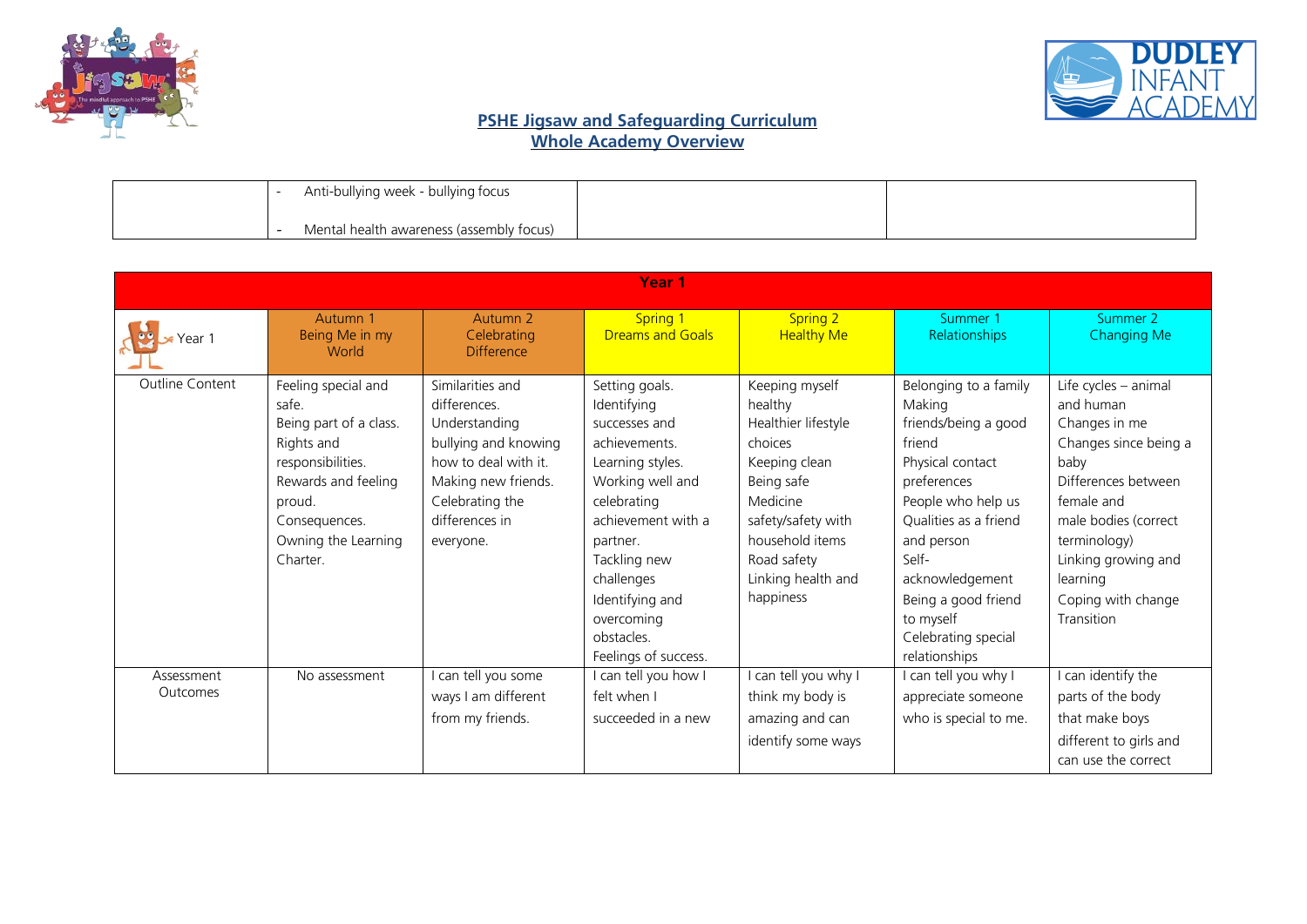



|                    | I understand these<br>differences make us all<br>special and unique.                                                                                                                                                                                                                                                                                                                                                                                                                                                       | challenge and how I<br>to keep it safe and<br>celebrated it.<br>healthy.<br>I know how to store<br>I can recognise how<br>being healthy helps<br>the feelings of<br>me to feel happy.<br>success in my internal<br>treasure chest.                                                                                                                                        | I can express how I<br>names for these:<br>feel about them.<br>penis, testicles,<br>vagina.<br>I respect my body and<br>understand which parts<br>are private.                                                                                                                                                                                                                                   |
|--------------------|----------------------------------------------------------------------------------------------------------------------------------------------------------------------------------------------------------------------------------------------------------------------------------------------------------------------------------------------------------------------------------------------------------------------------------------------------------------------------------------------------------------------------|---------------------------------------------------------------------------------------------------------------------------------------------------------------------------------------------------------------------------------------------------------------------------------------------------------------------------------------------------------------------------|--------------------------------------------------------------------------------------------------------------------------------------------------------------------------------------------------------------------------------------------------------------------------------------------------------------------------------------------------------------------------------------------------|
| Safeguarding Focus | - Road safety- crossing safely<br>- Bonfire night - safety - fire work safety -<br>Halloween (being safe).<br>Staying safe in school - stranger danger, not<br>opening doors, telling an adult if you see<br>something strange<br>Managing feelings and behaviour<br>$\overline{\phantom{0}}$<br>Online Safety -passwords private and safety<br>on the internet<br>Anti-bullying week - bullying focus<br>$\overline{\phantom{a}}$<br>Bullying (what is it and what can I do?)<br>Mental Health awareness (assembly focus) | Healthy relationships<br>Internet Safety Day - national focus and<br>school focus (Feb 2022)<br>Keeping your information safe<br>Stranger Danger - what to do if how to<br>keep safe when outside, how to deal with<br>a problem, a stranger<br>Healthy Me - through PSHE<br>Children's Mental health Week (Feb)<br><b>NSPCC PANTS Rule</b><br>NSPCC Speak Out, Stay Safe | Water Safety<br>People who help us and keep us safe.<br>Girls and Boys bodies (identifying body<br>parts).<br>Food danger awareness<br>Who can help us? Relationships work in<br><b>PSHE</b><br>Keeping our bodies healthy<br>Sun Safe - using sun screen/ sun hats<br>Water safe – visit to the seaside keeping safe<br>on the beach<br>Tolerance and understanding - taught<br>through RE Unit |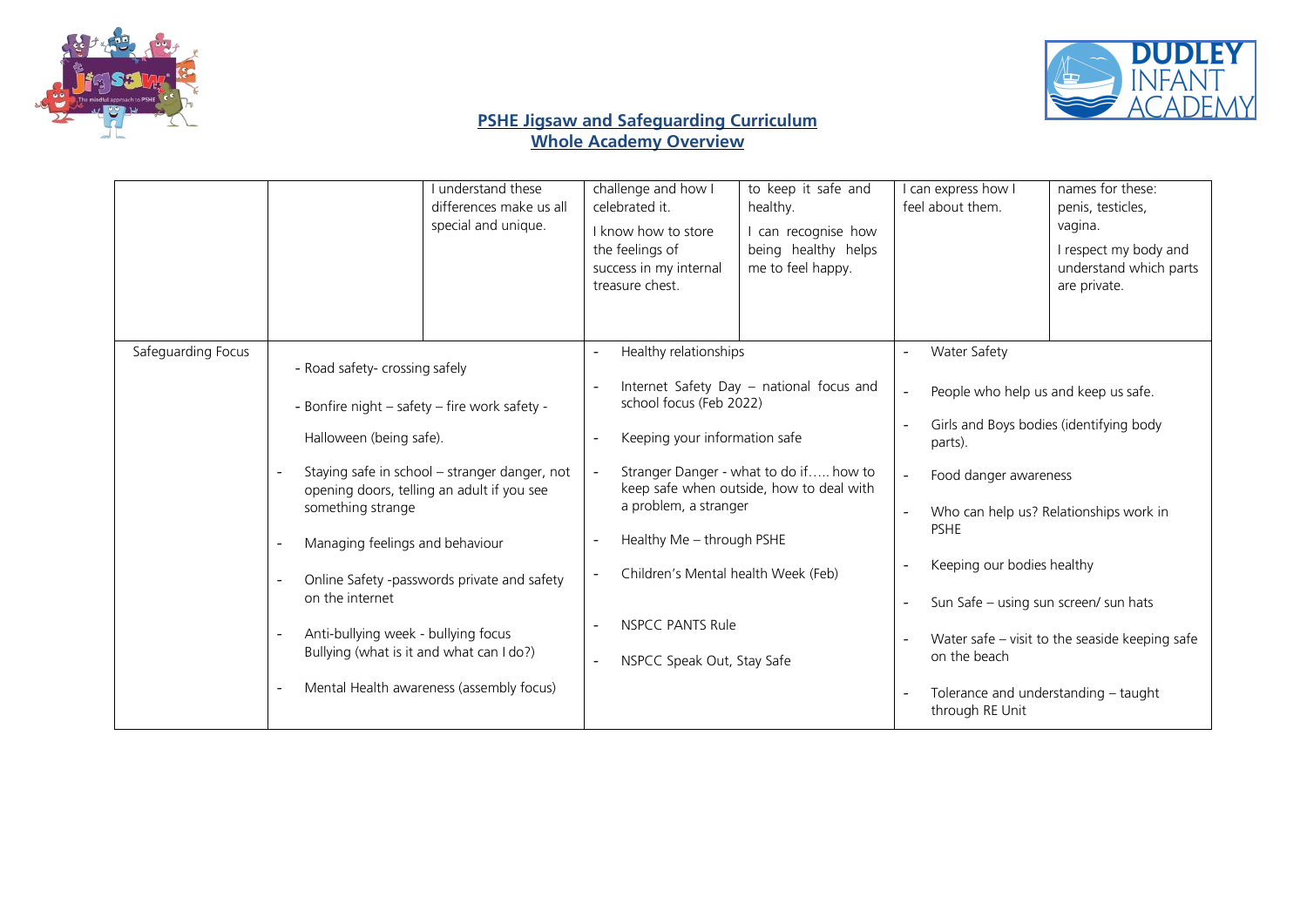



| <b>YEAR 2</b>          |                                                                                                                                                                                                          |                                                                                                                                                                                           |                                                                                                                                                            |                                                                                                                                 |                                                                                                                                                                    |                                                                                                                                                                                                             |
|------------------------|----------------------------------------------------------------------------------------------------------------------------------------------------------------------------------------------------------|-------------------------------------------------------------------------------------------------------------------------------------------------------------------------------------------|------------------------------------------------------------------------------------------------------------------------------------------------------------|---------------------------------------------------------------------------------------------------------------------------------|--------------------------------------------------------------------------------------------------------------------------------------------------------------------|-------------------------------------------------------------------------------------------------------------------------------------------------------------------------------------------------------------|
| Year 2                 | Autumn 1<br>Being Me in my<br>World                                                                                                                                                                      | Autumn 2<br>Celebrating<br><b>Difference</b>                                                                                                                                              | <b>Spring 1</b><br><b>Dreams and Goals</b>                                                                                                                 | <b>Spring 2</b><br><b>Healthy Me</b>                                                                                            | Summer 1<br><b>Relationships</b>                                                                                                                                   | Summer 2<br>Changing Me                                                                                                                                                                                     |
| <b>Outline Content</b> | Hopes and fears for<br>the year<br>Rights and<br>responsibilities<br>Rewards and<br>consequences<br>Safe and fair<br>learning<br>environment<br>Valuing contributions<br>Choices<br>Recognising feelings | Assumptions and<br>stereotypes about<br>gender<br>Understanding<br>bullying<br>Standing up for self<br>and others<br>Making new friends<br>Gender diversity<br>Celebrating<br>differences | Achieving realistic<br>goals<br>Perseverance<br>Learning strengths<br>Learning with others<br>Group co-operation<br>Contributing to and<br>sharing success | <b>Motivation</b><br>Healthier choices<br>Relaxation<br>Healthy eating and<br>nutrition<br>Healthier snacks and<br>sharing food | Different types of<br>family<br>Physical contact<br>boundaries<br>Friendship and<br>conflict<br>Secrets<br>Trust and<br>appreciation<br>Expressing<br>appreciation | Life cycles in nature<br>Growing from young<br>to old<br>Increasing<br>independence<br>Differences in female<br>and male<br>bodies (correct<br>terminology)<br>Assertiveness<br>Preparing for<br>transition |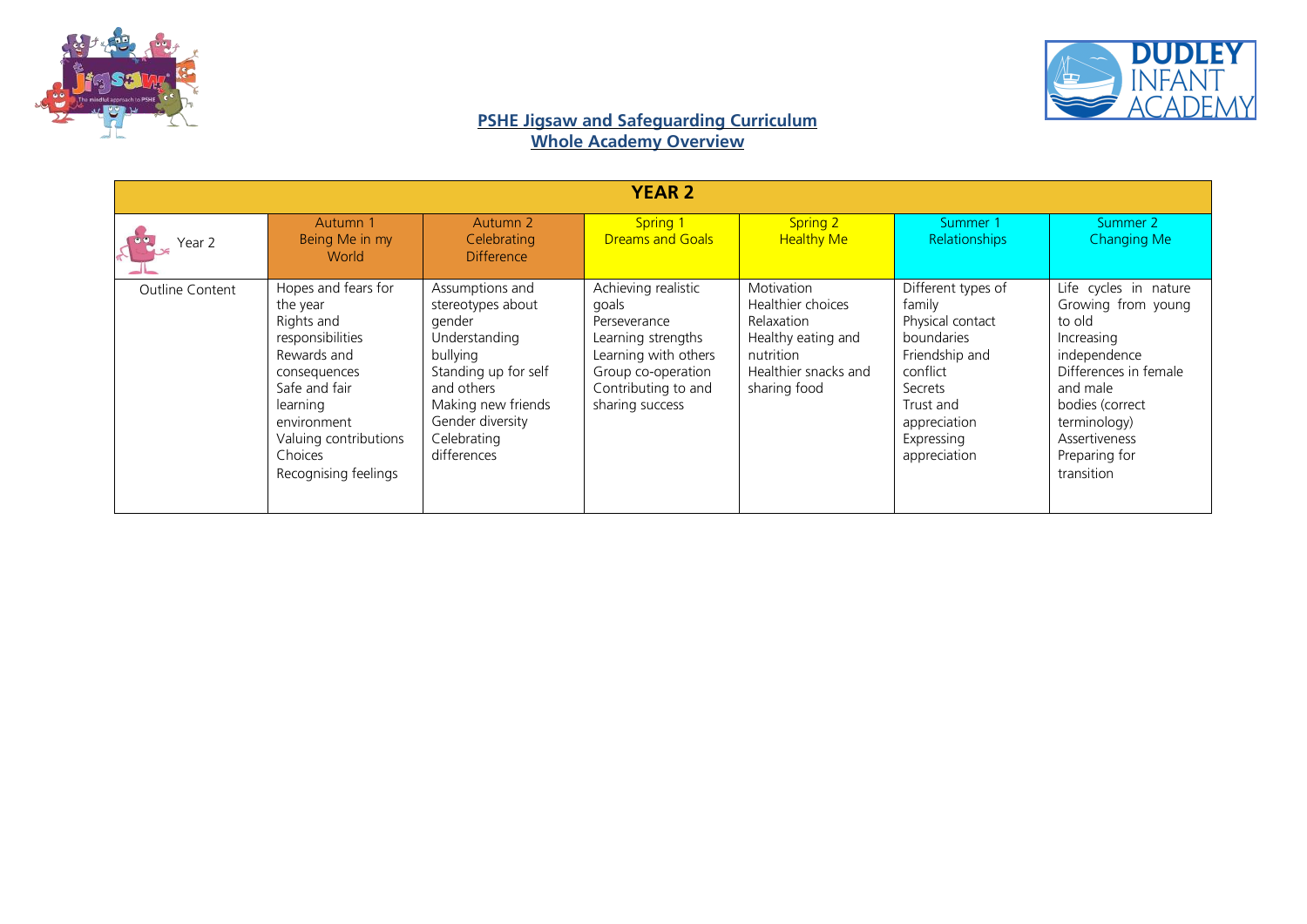



|                        |                                                                                                                                                                                                     | Remaining friends                                                                                                                           |                                                                                                                                                                                                      |                                                                                                                                                             |                                                                                                                                                                                                                     |                                                                                                                                                                                                                                                                                              |
|------------------------|-----------------------------------------------------------------------------------------------------------------------------------------------------------------------------------------------------|---------------------------------------------------------------------------------------------------------------------------------------------|------------------------------------------------------------------------------------------------------------------------------------------------------------------------------------------------------|-------------------------------------------------------------------------------------------------------------------------------------------------------------|---------------------------------------------------------------------------------------------------------------------------------------------------------------------------------------------------------------------|----------------------------------------------------------------------------------------------------------------------------------------------------------------------------------------------------------------------------------------------------------------------------------------------|
| Assessment<br>Outcomes | No assessment                                                                                                                                                                                       | I can identify some<br>ways in which my<br>friend is different<br>from me<br>I can tell you why I<br>value this difference<br>about him/her | I can explain some of<br>the ways I worked<br>cooperatively in my<br>group to create the<br>end product<br>I can express how it felt<br>to be working as part<br>of this group                       | I can make some<br>healthy snacks and<br>explain why they are<br>good for my body<br>I can express how it<br>feels to share healthy<br>food with my friends | I can identify some of<br>the things that cause<br>conflict between me<br>and my friends<br>I can demonstrate<br>how to use the<br>positive problem<br>solving technique to<br>resolve conflicts with<br>my friends | I can recognise the<br>physical differences<br>between boys and<br>girls, use the correct<br>names for parts of the<br>body (penis, testicles,<br>vagina) and appreciate<br>that some parts of my<br>body are private<br>I can tell you what I<br>like/don't like about<br>being a boy/ girl |
| Safeguarding Focus     | Fire Safety<br>$\qquad \qquad \blacksquare$                                                                                                                                                         |                                                                                                                                             | Road safety talk                                                                                                                                                                                     |                                                                                                                                                             | Keeping safe (physical contact).                                                                                                                                                                                    |                                                                                                                                                                                                                                                                                              |
|                        | Stranger Danger<br>Personal Hygiene - keeping clean and<br>healthy<br>Anti-bullying week- standing up for<br>myself.<br>$\overline{\phantom{a}}$<br>Staying safe online<br>$\overline{\phantom{a}}$ | Mental health awareness (assembly focus)                                                                                                    | 2022)<br>Medicine safety<br>$\overline{\phantom{a}}$<br>Online safety week - focus week with<br>national and in school focus<br>Stranger danger and keeping safe<br>around animals<br>Managing risks | E-safety- including safer internet day (Feb<br>Children's Mental Health Week (Feb 2022)                                                                     | Secrets<br>Travel safety, road safety and general<br>travel safety - water safety<br>Healthy relationships<br>My body/your body - safe touching                                                                     |                                                                                                                                                                                                                                                                                              |